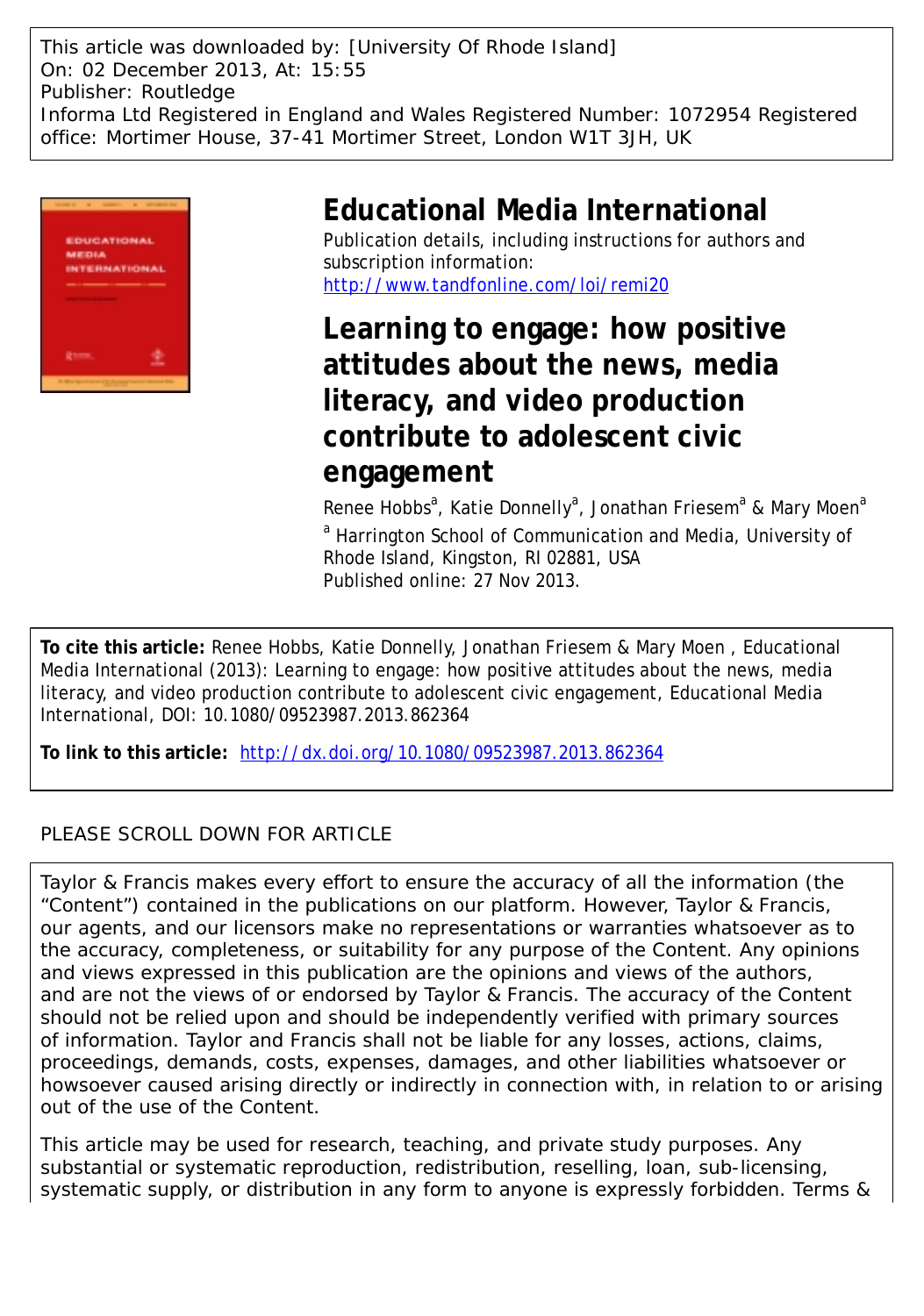Conditions of access and use can be found at [http://www.tandfonline.com/page/terms](http://www.tandfonline.com/page/terms-and-conditions)[and-conditions](http://www.tandfonline.com/page/terms-and-conditions)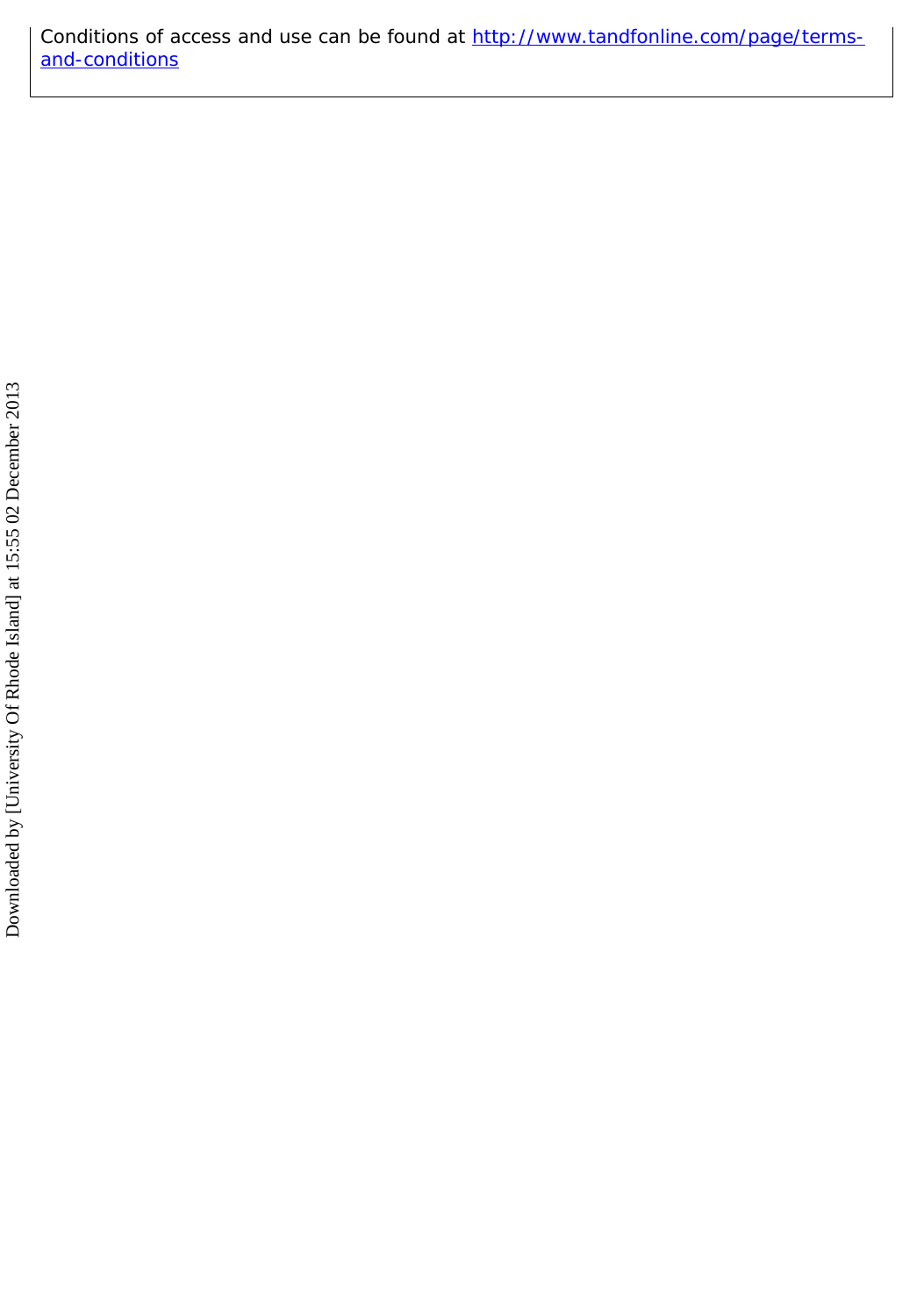# Learning to engage: how positive attitudes about the news, media literacy, and video production contribute to adolescent civic engagement

Renee Hobbs, Katie Donnelly\*, Jonathan Friesem and Mary Moen

Harrington School of Communication and Media, University of Rhode Island, Kingston, RI 02881, USA

(Received 1 July 2013; final version received 18 October 2013)

Many students enroll in video production courses in high school as part of a vocational, career, or technical program. While there has been an explosion of scholarly work in digital literacy in informal settings, less is known about how digital and media literacy competencies are developed through school-based video production courses. This study explores the relationship between civic engagement and the various multimedia instructional practices used in a high school video production course with a single-school convenience sample and an ethnically diverse population of students. Findings reveal that the best predictors of the intent to participate in civic engagement are having positive attitudes about news, current events, reporting, and journalism. Media literacy attitudes and a range of in-classroom learning experiences with video production are also associated with civic engagement.

Keywords: media literacy; secondary education; news literacy; civic engagement; curriculum; learning; outcomes; measures; media production; youth media

The inclusion of digital media production learning experiences in the context of American public education has been recommended for decades by media scholars and educators as a way to advance adolescent development. Scholars suggest that these programs support literacy (Hobbs, [2011](#page-16-0)), civic engagement (Kahne, Feezel & Lee, [2011](#page-16-0)), and an interest in news and current events (Mihailidis, [2008\)](#page-16-0). But what do we know about whether media production experiences, implemented in high schools, actually result in such outcomes? English and social studies teachers have been experimenting with the use of multimedia video composition and the use of nonprint media since the 1970s as a means to support the needs of learners and to address the crisis of relevance that develops as students question the relationship between the knowledge and skills that are valued in the classroom and what is valued in contemporary society (Masterman, [1985\)](#page-16-0). Many of today's students see no connection between the classroom and the culture, and these attitudes have a negative impact on motivation. For example, only 28% of graduating high school seniors believe that what they do in classrooms is meaningful and useful to their lives or futures (Bachman, Johnston, & O'Malley, [2008\)](#page-16-0), and this proportion has been decreasing for many years.

<sup>\*</sup>Corresponding author. Email: [katie\\_donnelly@etal.uri.edu](mailto:katie_donnelly@etal.uri.edu)

<sup>© 2013</sup> International Council for Educational Media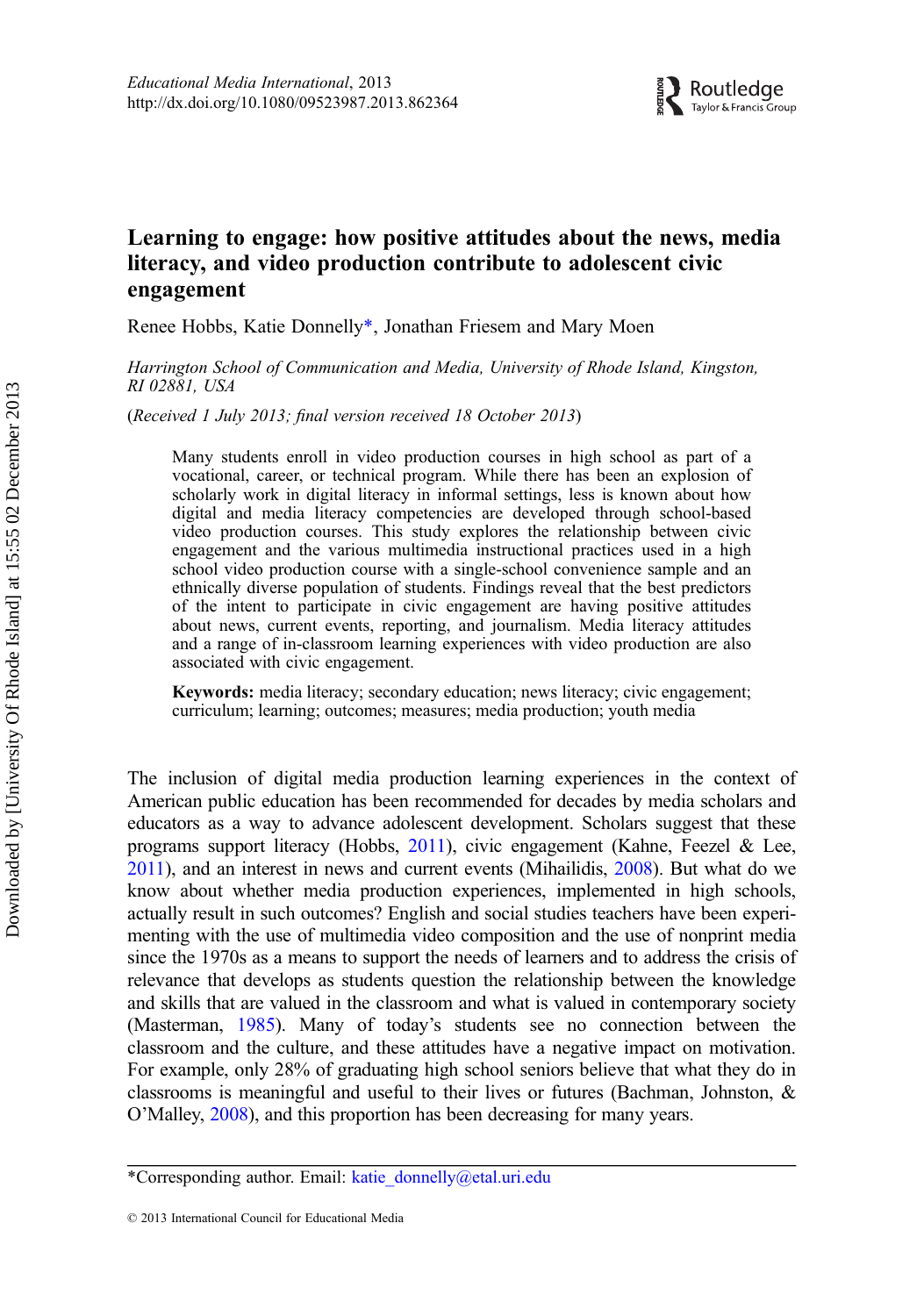Fortunately, new approaches to engaging learners are building upon some of the changing models of citizenship that are the result of the shift from a print to a digital culture. Indeed, the conceptualizations of the dutiful citizen, one who simply votes in elections, are being replaced by the *actualizing citizen*, whose engagement in the public sphere is connected to person and social identity (Bennett, Wells, & Freelon, [2011\)](#page-16-0). Citizens are expected to be both "readers" and "writers," participating in discussion and debate that advances action. New forms of civic learning include a focus on producing information that is created and shared by peers, learning to use self-produced and self-distributed digital and social media, and participating in peer-centered special interest groups. These creative practices of civic participation are dependent upon an appreciation of the role of media in democratic societies. As Banks ([2001,](#page-16-0) p. 9) explains, "To become thoughtful citizen actors (we) must understand the ways in which knowledge is constructed and how knowledge production is related to location of knowledge producers in the social, political and economic contexts of society."

When implemented in either school or informal learning settings, digital and media literacy (including both media analysis and media composition activities) enables students to reflect on their uses of media and technology, analyze and evaluate media messages, and create works that are "dynamic, interactive, generative, exploratory, visual and collaborative" (Swenson, Rozema, Young, McGrail, & Whitin, 2005, p. 222). The National Council for the Social Studies position statement ([2009\)](#page-17-0) on media literacy education notes that media literacy entails "broadening the definition of what is considered acceptable text to include multiple ways people read, write, view, and create information and messages" (p. 1). In this view, legitimate texts include popular culture, advertising, photographs, maps, text messages, movies, video games, and Internet websites, as well as print. Media literacy also involves multimedia production as students learn to create messages with different media and technology. In composing with image, language, and sound, students must consider audience, purpose, genre, form, and context. By creating presentations, Internet blogs, videos, podcasts, and other forms of expression and communication, students gain confidence in using their voices to explore the relationship between information, knowledge, and power.

A variety of English education organizations, including the National Council of Teachers of English (NCTE) and the Conference on English Education have also recognized the need to include both the critical analysis of nonprint texts and multimodal creative production projects into the secondary English curriculum, and the Common Core standards seems to support media literacy when it states,

To be ready for college, workforce training, and life in a technological society, students need the ability to gather, comprehend, evaluate, synthesize, and report on information and ideas, to conduct original research in order to answer questions or solve problems, and to analyze and create a high volume and extensive range of print and nonprint texts in media forms old and new. (21st Century Information Fluency, [2012](#page-16-0))

In the informal learning sector, digital storytelling activities provide opportunities for young people to discover the creative and collaborative accomplishments that result from the experience of gaining a sense of voice and agency through digital media. These programs often make use of an adult mentor who leads youth through a step-by-step process of first creating a story and then converting it to a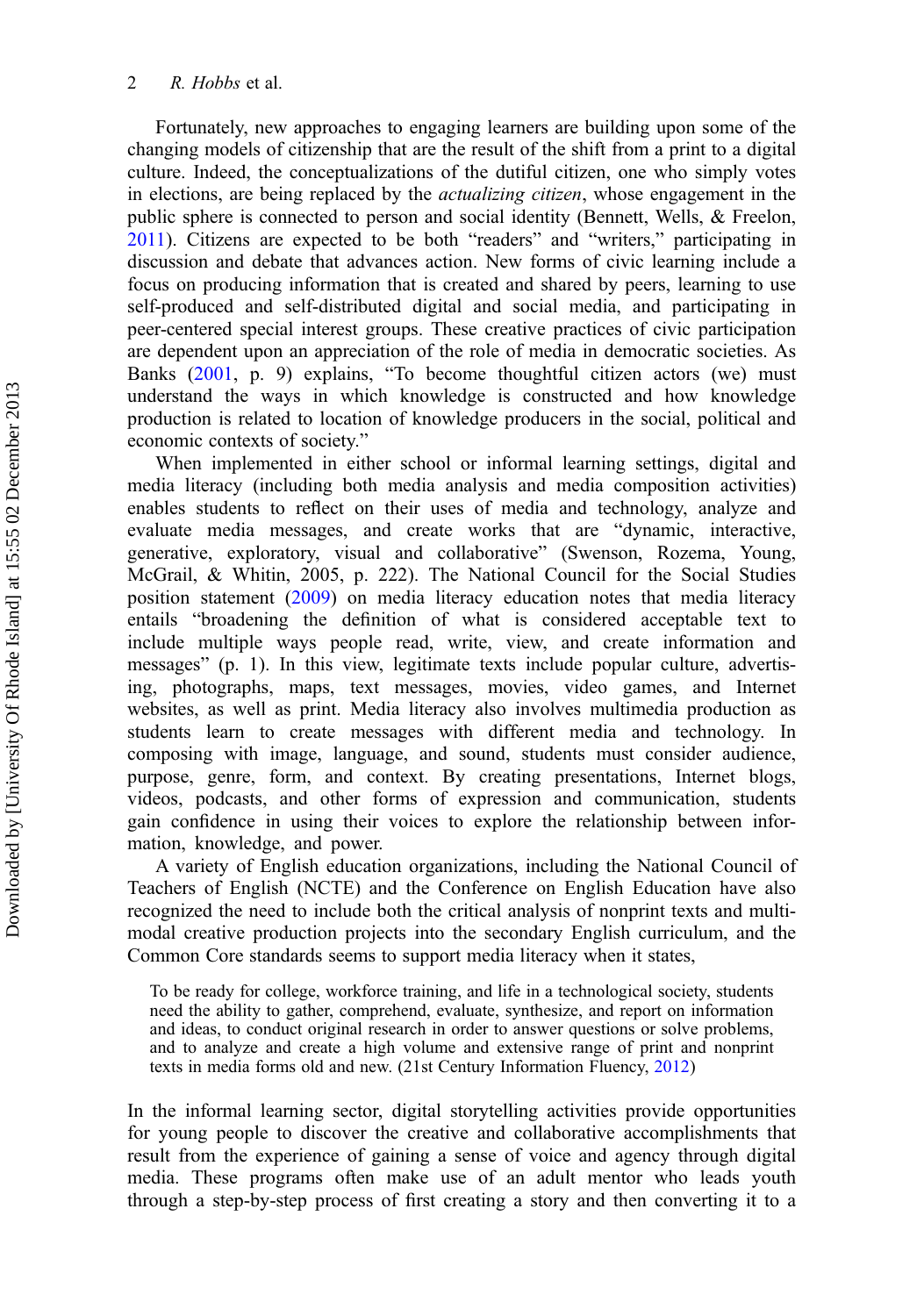storyboard, shooting images, learning video editing software, writing and performing scripts, and selecting music to accompany their final productions. Productions are seen to provide a means by which youth can exemplify and personify the self in direct relation to their peers and community members (Hull  $\&$  James, [2007\)](#page-16-0). Similarly, the MacArthur Foundation has supported research in digital learning in an informal setting, and there has been an explosion of evidence showing the increased levels of motivation and engagement that result from connected learning, where students pursue their interests in "a socially meaningful and knowledge rich economy of engaging participation, self-expression and recognition" (Ito and Salen, [2012](#page-16-0), p. 1).

Little is known, however, about how multimedia production experiences in high school impact student learning. There is only a slender body of research on video production courses in American high schools, even though many high schools have offered courses in video production since the 1970s when schools built TV studios and equipped them with the latest in audiovisual educational technology. Today, many American high schools have video production courses, generally as part of a career and technology education sequence. For example, the Audio Video Production and Animation program at Anderson High School in Austin, Texas offers a program that is designed to provide students with the opportunity to explore careers in the film and animation industries. Courses emphasize cinema/animation history, media analysis, principles of digital photography, and filmmaking and animation practices. Students work in collaborative groups in order to write, shoot, and edit projects using professional editing software. Typically, students are offered a sequence consisting of an introductory course which includes a mix of both media analysis and video production activities, followed by a series of more advanced production courses, including courses in animation, video game design, news broadcasting, or film. In such courses, students will typically use software tools such as Final Cut Pro 7, GarageBand and Soundtrack Pro, and Adobe Photoshop CS6. But not every student will have identical learning experiences in a video production course, because these courses generally involve students in active peer collaboration, engaged in different types of projects that involve a wide variety of knowledge and skills. For this reason, it is important to carefully document the kinds of skills that are activated in video production learning experiences, and to consider how these skills intersect with attitudes and behaviors that contribute to civic engagement.

This study explores the relationship between civic engagement and some of the various multimedia instructional practices used in high school video production courses. In pilot-testing, a battery of measures for a larger study of a multi-school news literacy program sponsored by PBS Student Reporting Labs and developed by MacNeil/Lehrer Productions, we created and validated measures of adolescent news media usage, video production skills, civic engagement, media literacy competencies, vocational interest in media careers, and attitudes about the media, including media cynicism, perception of media self-interest, and perception of the positive intent and value of the news. Using a single-school convenience sample, this study provides evidence that multimedia production experiences contribute to democratic attitudes. Attitudes towards news, media literacy competencies, and in-class video production experiences predict students' own anticipated civic engagement.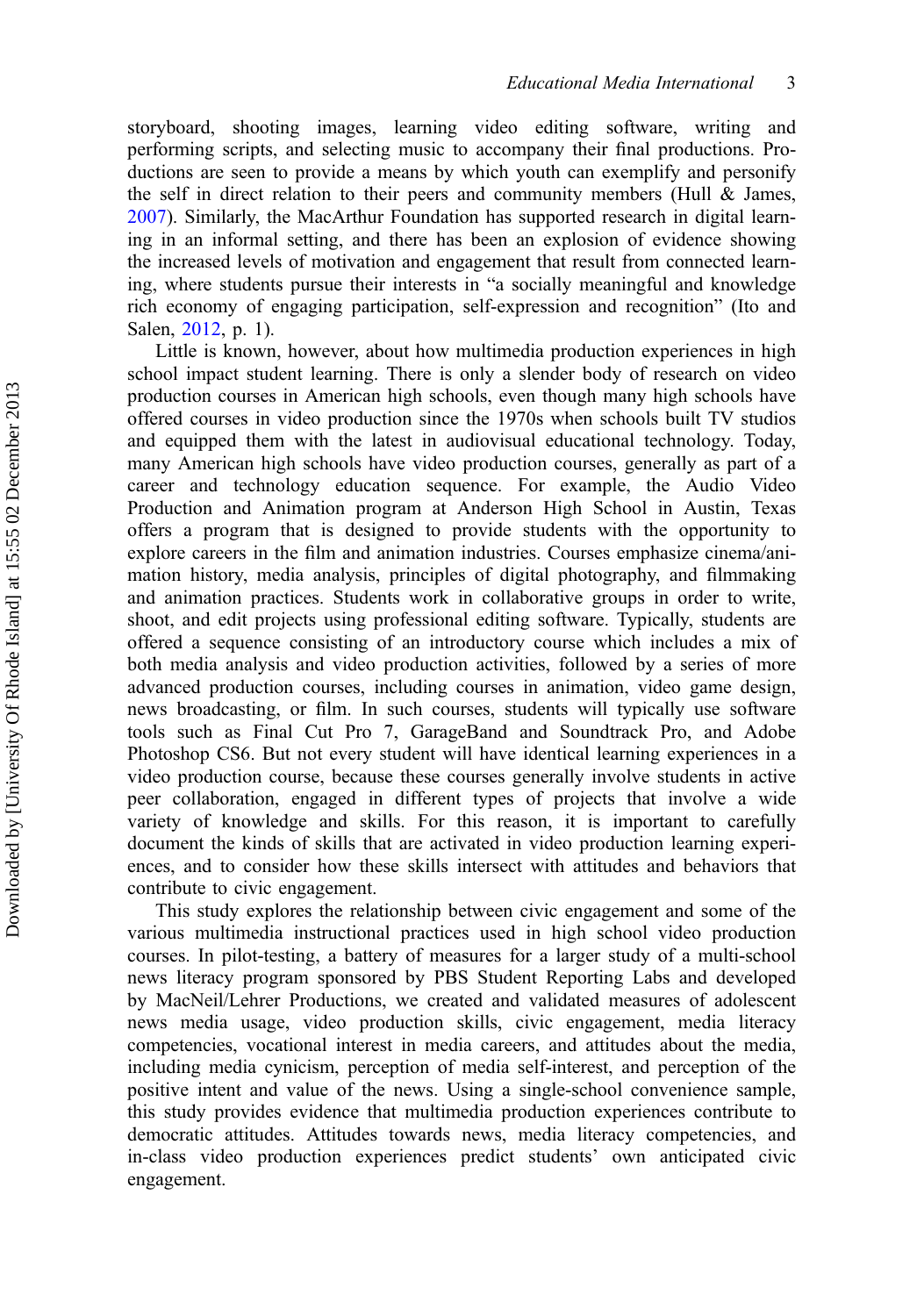#### Literature review

#### Video production in high school

In attempting to document the composition practices used in high school media production courses, researchers generally use case studies, teacher action research, participant observation, and interviewing—not survey research—to understand how and what students learned in their use of video. Multimedia production experiences in high school may support the development of a variety of competencies, including creativity, collaboration, communication, and critical thinking (Goble, [2012](#page-16-0)). Researchers have found that high school video production courses emphasize a mix of technical and nontechnical skills (Hocutt, Stanford, Wright, & Raines, [2001](#page-16-0)) and that high school video production activities facilitate connections to content, enhance student motivation and engagement, support the use of alternative assessment, and cultivate shifts in teacher identity (Norton & Hathaway,  $2010$ ). Qualitative evidence shows that what distinguishes successful high school programs is the development of a classroom culture that is maintained in part through unequal distribution of student expertise which gives rise to a small group of students with strong technical and social skills. The production process enables students to develop specializations (e.g. cinematography, video editing, on-camera performance, sound design, etc.) as they learn to work collaboratively on projects. In this instructional model, informal learning via peer leadership creates meaningful incentives for student participation (Miller, [2010](#page-16-0); Reilly, [1994\)](#page-17-0).

However, students may be differentially impacted by media literacy education. Some quantitative research has shown that the design and organizational structure of digital and media literacy programs in high school has a significant impact on student learning (Martens & Hobbs, [in press\)](#page-16-0). Although media literacy is becoming more normative in North America and a variety of assessment instruments are emerging (Arke & Primack, [2009](#page-16-0)), even when substantive investment is made in providing teachers with opportunities to implement digital and media literacy into English or social studies education, there has been only a modest amount of advancement nationwide. The traditional high school context, with its fixed-time schedules and rigid course sequence, can tend to isolate digital and media literacy practices as standalone electives taught by specialist "enthusiast" teachers (Hobbs, [2011\)](#page-16-0). Some experts believe that media literacy is more likely to develop in out-of-school contexts where students can experiment freely with digital media and "connected learning" can thrive (Ito & Salen, [2012\)](#page-16-0).

For these reasons, there are relatively few empirical research studies that examine the impact of video production learning experiences on the academic, social, or emotional development of adolescents. Media production courses at the high school level are nearly always presented as electives, not as required courses. Scholastic journalism programs have been active for more than 40 years and are often positioned as contributing to support students' interest in media vocations (Hallam, [2010\)](#page-16-0). Multimedia production courses may also be used in some high schools to support the needs of noncollege bound youth who are generally tracked into vocational education programs as a result of poor test scores and low grades in academic classes. Typically, these courses are offered in Career and Vocational Education departments, which are not well aligned with the scope and sequence of academic courses in English or Social Studies. Across the country, there is considerable variation in how high school video production courses are positioned. In some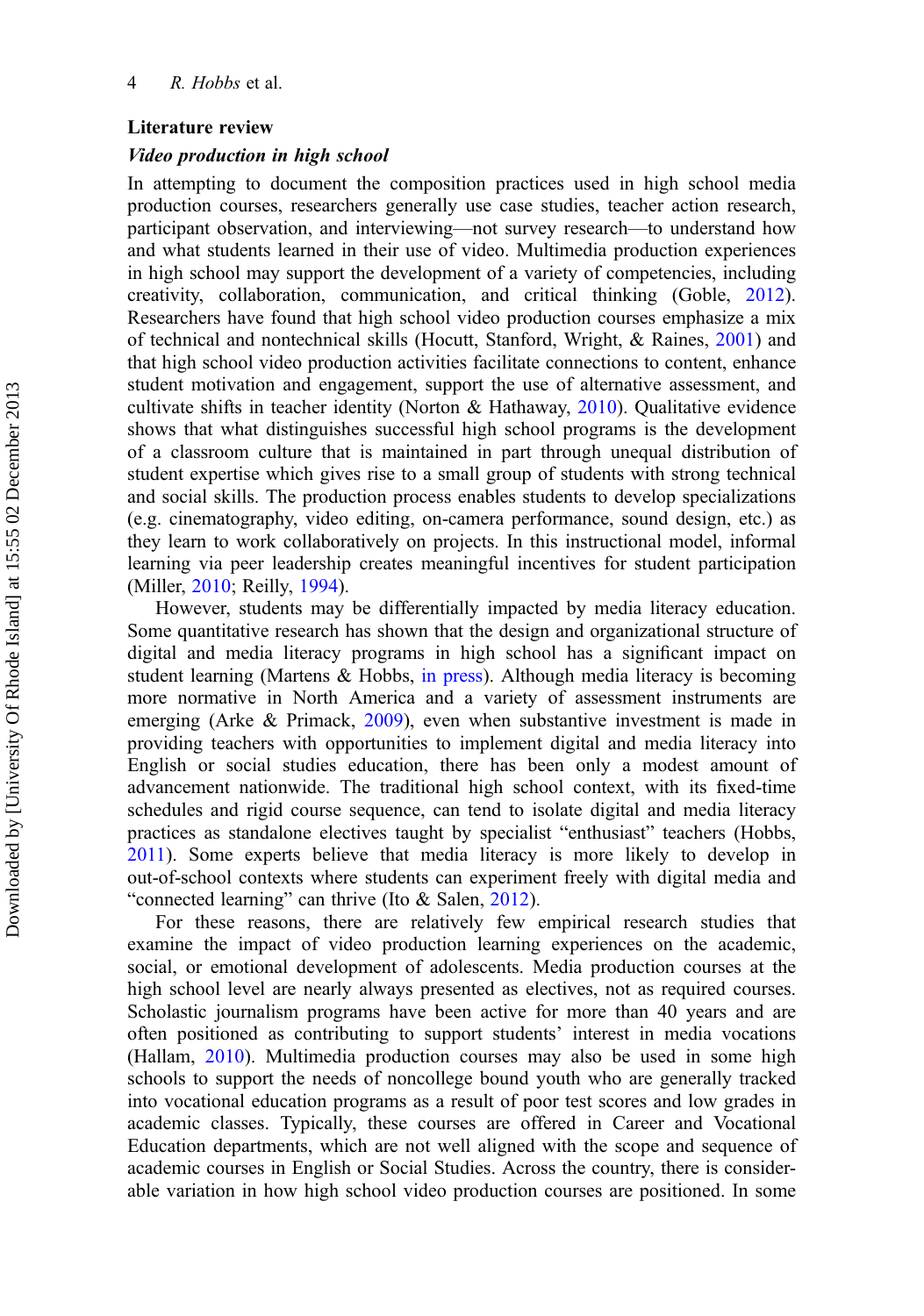high schools, the video production course attracts college-bound youth who are attracted to the creativity, self-expression, and empowerment offered by becoming a part of the school news or video production team (Goble, [2012](#page-16-0)). In some states, students may receive English or Social Studies credit for taking a video production course; however, in other school districts, this is expressly prohibited. The elective nature of these courses poses a challenge to researchers. But more importantly, the substantial differences that may exist from student to student and district to district reflect a larger concern about how "cafeteria models" of education which enable students to select their own courses may or may not ensure educational equity and quality for all learners (Murphy, Hull, & Walker, [1987](#page-17-0)).

For these reasons, we wanted to understand the development of multimedia production skills among high school students in relation to their in-class learning activities and their pre-professional interests in media careers. We ask:

RQ1. What is the range of knowledge, skills, attitudes and competencies that are learned in a high school video production course?

RQ2. Is active participation in video production courses associated with pre-professional vocational interest in media careers?

#### Media literacy and civic engagement

Social studies educators recognize the value of digital media literacy as an essential life skill of the twenty-first century world "where the majority of information people receive comes less often from print sources and more typically from highly constructed visual images, complex sound arrangements, and multiple media formats" (National Council for the Social Studies, [2009,](#page-17-0) p. 1). New skills are needed for accessing, analyzing, evaluating, creating, and distributing messages within a digital, global, and democratic society. When students are aware of the importance of media messages in public life and have the ability to both critically question and create messages using new media and technology, they are empowered to become active participants in the process of democracy. If this is true, we would expect that students completing a video production course would be active, self-motivated learners and engaged civic actors.

A number of scholars have examined the relationship between digital media literacy education and civic engagement among young people. Martens and Hobbs [\(in press\)](#page-16-0) surveyed 400 high school students in Maryland in order to assess the relationships among media literacy education, frequency of Internet use, information-gathering motivations, media literacy competencies, and civic engagement. Their results showed that participation in a media literacy program was positively related to information-seeking motives, media knowledge, and news analysis skills, which independently contributed to students' intent to engage in forms of civic engagement such as volunteering, voting, and expressing political opinions in a public forum.

In order to define the widest range of potentially useful forms of civic engagement, researchers have sought to evaluate adolescents' civic knowledge and behaviors, media consumption and perceptions, attitudes towards elected officials, participation in political dialog, and intention to engage in civic action (Flanagan, Syversten, & Stout, [2007](#page-16-0)). In a large-scale study of California high school students, Kahne et al. [\(2011\)](#page-16-0) explored the relationship between digital media literacy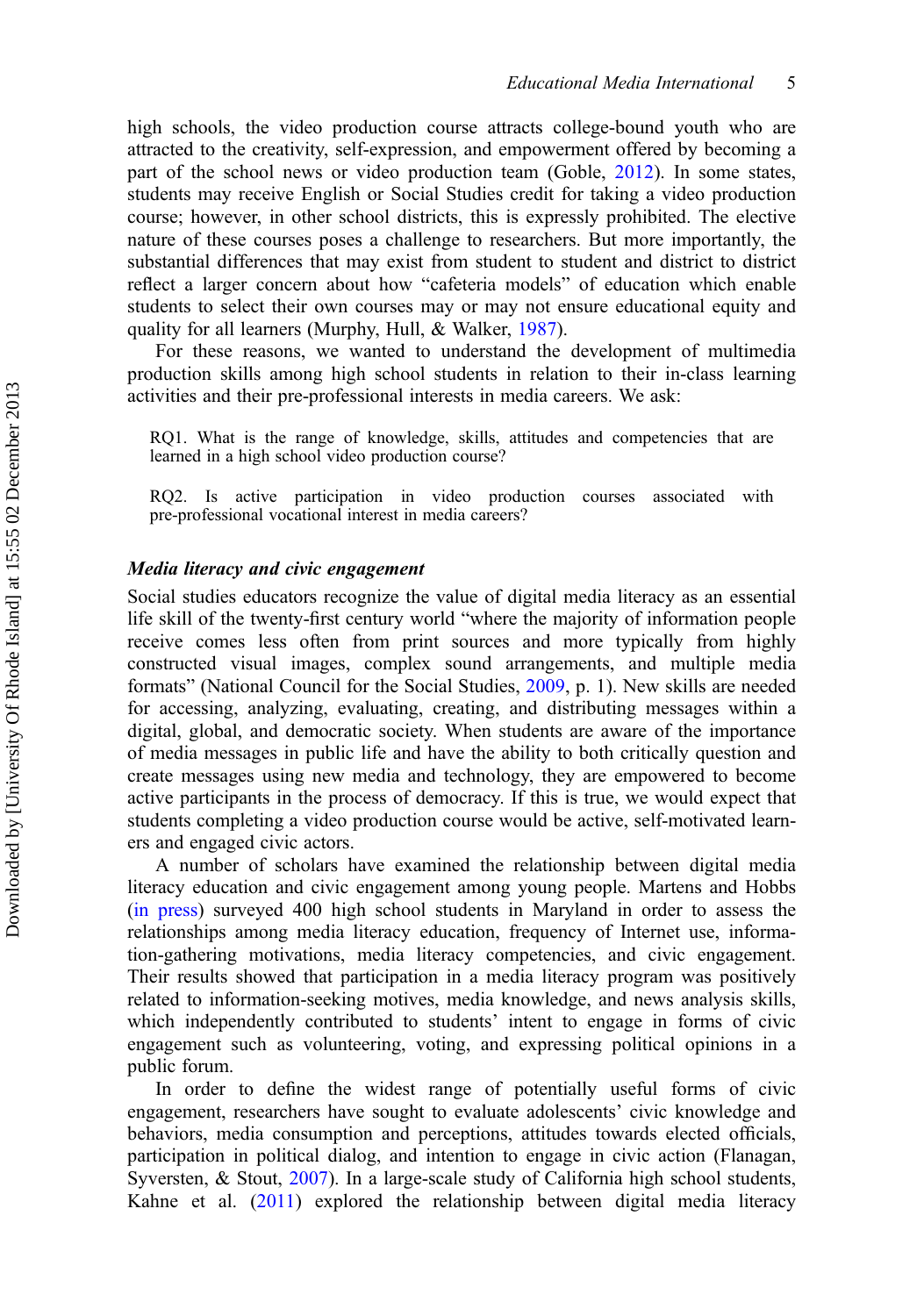education and online political participation, examining whether digital media literacy education could serve to "bridge the gap" between media usage and political activism. Digital media literacy education was found to be associated with an increase in politically-driven online activities. These researchers also found that media literacy education is associated with higher levels of online exposure to diverse perspectives.

The precise learning outcomes of digital media literacy may depend upon what instructional aims, goals and practices are used. Some programs emphasize leadership, creativity, and collaboration, for example, while others emphasize the acquisition of factual knowledge, research skills, or critical analysis. In a study of college students, Mihailidis ([2008\)](#page-16-0) found that while media literacy education did strengthen students' analytical skills, it did not necessarily embolden them as citizens who understand media's essential role in civil society. In fact, media literate students were more likely to adopt a cynical attitude toward media, particularly with regard to media credibility and relevance. Mihailidis acknowledged that many media literacy educators simply assume that teaching critical analysis skills will lead to healthy engagement with media and participation in democratic practices. He writes,

Without defining the experiential outcomes of media literacy and working to ensure their transfer … [there is a] risk of succeeding in teaching students to be critical without teaching them how to become engaged. Students should be constantly reminded of the larger reasons for skill attainment – the awareness of media's role in society and the personal engagement between individuals and media that allow for informed viewing. (Mihaildis, [2008,](#page-16-0) pp. 146–147)

Building on this work, we examine research questions in this study that explore the relationship between students' media use habits in the home; video production learning experiences in and out of school; life skills including leadership, intellectual curiosity, and collaboration; attitudes towards school and media; and civic engagement. We ask:

RQ3: Is there a relationship between video production skills, media literacy, attitudes towards media, and civic engagement?

# Research methods

This pilot study surveyed a convenience sample from an ethnically diverse high school where students were completing one of the three video production courses offered during the fall of 2011. As part of their coursework, 85 students completed an online questionnaire during class time within 10 days of the end of the semester. Students had 50 minutes to complete the survey.

# Sample, background and context

## Sample

Students came from a middle-class, ethnically diverse community: Located in suburban Detroit, Michigan, Thurston High School has 1081 students including 61% African-American, 33% Caucasian, 3% Hispanic/Latino, 1% Asian/Pacific Islander and 2% two or more races (National Center for Education Statistics, [2012](#page-17-0)). In a community of about 50,000 residents, most students plan on continuing education after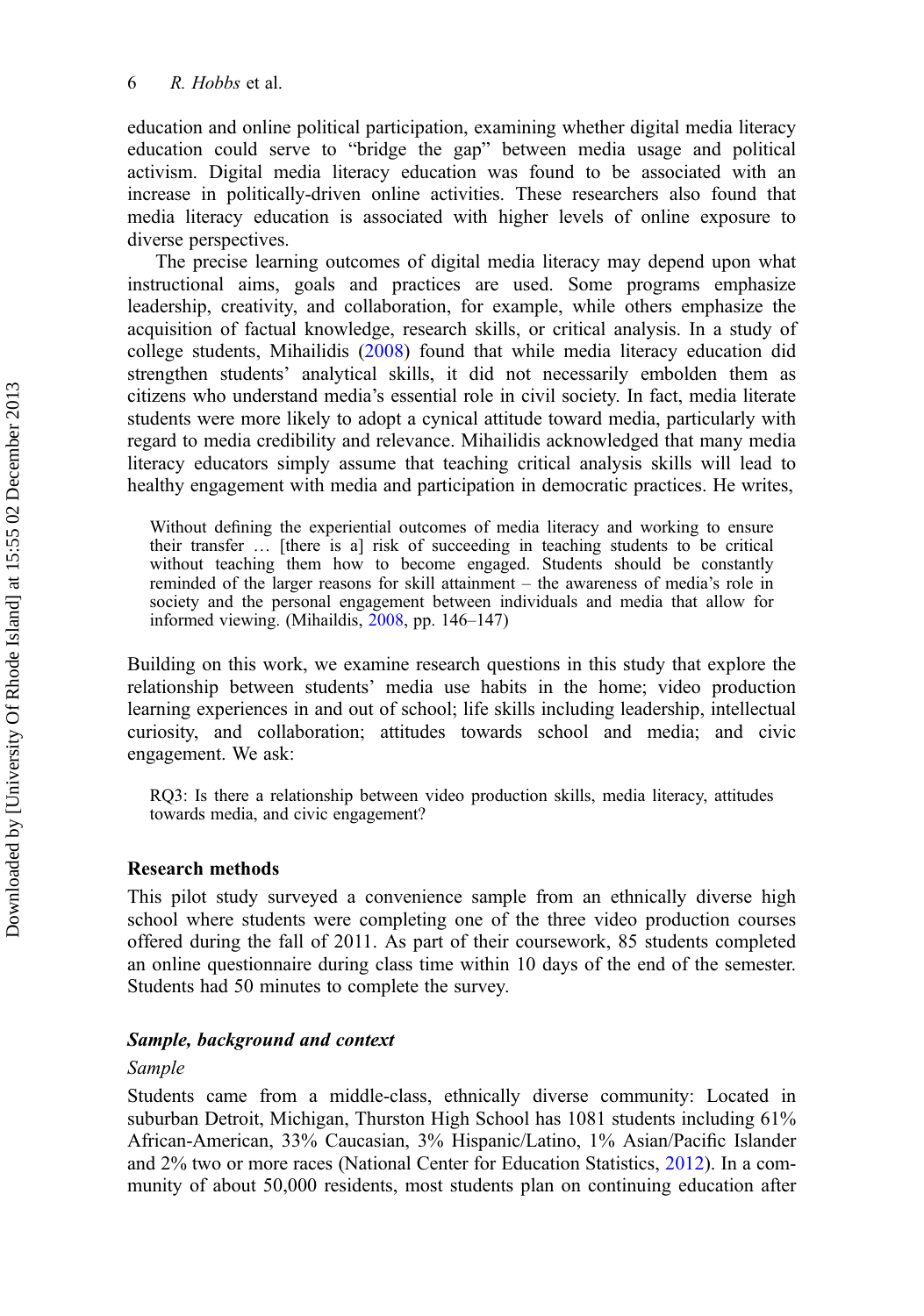graduation: many will start at a two-year school and then transfer to a four-year school, and some join the military.

#### Instructional context

The instructor, Kara Clayton, is a veteran high school video production teacher who has worked at Thurston High School since 1996. She received the NCTE Media Literacy Award and was named Michigan's Visual and Media Arts Teacher of the Year in 2012. Active in the media literacy community, Clayton was instrumental in developing a comprehensive media studies program at Thurston High School, which has grown from one section of a single course in 1996 to the current robust media production and analysis program, which includes multiple courses and teachers. The high school offers two Media Studies courses. "Media Analysis" is open to students in Grades 9 through 12. Students who pass this course are eligible to enroll in "Media Production," which is the second course in the Media Studies elective track. These courses meet daily for 50 minutes (Clayton, [2012](#page-16-0)).

#### Measures used in the study

Measures included student self-report of technical and nontechnical multimedia production skills, in-class participation in a variety of multimedia production activities, media attitudes (including cynicism, perception of media self-interest, and positive intent and value of news in society), intention towards civic engagement, and media literacy.

#### Vocational interest in news media careers

Vocational interest in news media careers included three items: I am interested in pursuing a career in journalism, I plan on studying media and journalism in college, and I would like to work for a news organization. Respondents were asked to indicate their level of agreement using a five-point scale: strongly disagree, disagree, neutral, agree, and strongly agree. Cronbach's alpha for these items was .85. Scores were summed to form an index which ranged from 5 to 15 ( $M = 8.5$ , SD = 3.4).

Technical and nontechnical production skills. Subjects were asked to self-report their production skills. Production skills included 12 items. Factor analysis identified two sub-scales: technical skills and nontechnical skills. Technical production skills consisted of six items: I have the skills I need to make a professional news video; I can use a video camera to film news reports; I am comfortable using a handheld camera to film video; I can fix audio and video quality; I can plan, direct, and produce video; and I can do substantial video editing. Respondents used a five-point scale: not at all like me, not much like me, somewhat like me, mostly like me, and very much like me. Cronbach's alpha for these items was .91. Scores were summed to form an additive index which ranged from 0 to 30 ( $M = 20.4$ , SD = 6.5). Nontechnical production skills also consisted of six items: I know how to conduct interviews to gather information, I can compare fact and opinion, I know how to develop a news story pitch, I use the Internet to gather reliable information, I am confident interviewing a stranger, and I know how to present myself on camera. Respondents used a five-point scale: not at all like me, not much like me, somewhat like me,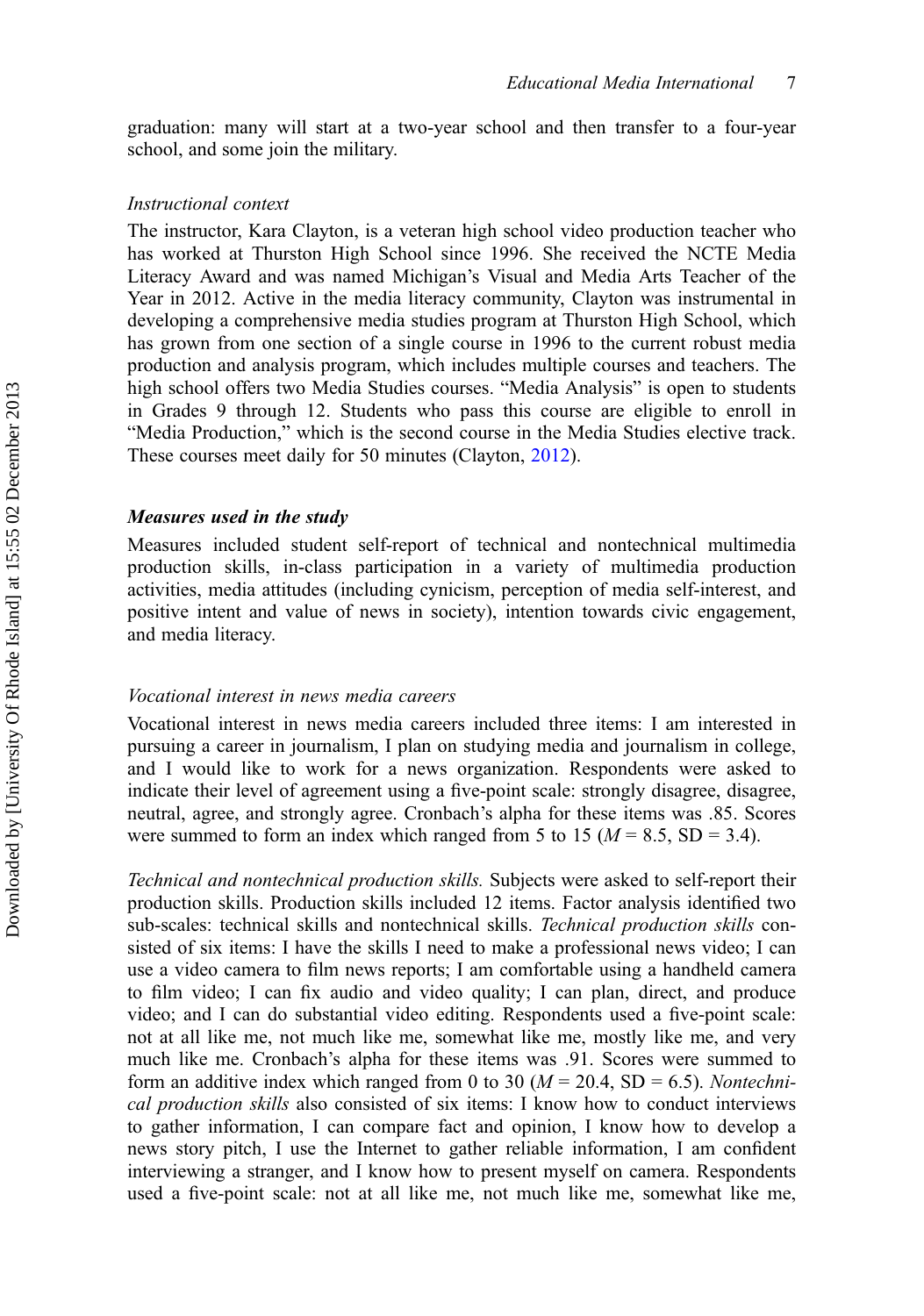|                                                            | Mean | <b>SD</b> | Range    |
|------------------------------------------------------------|------|-----------|----------|
| Technical skills                                           |      |           |          |
| I have the skills I need to make a professional news video | 3.16 | 1.2       | $1 - 5$  |
| I can use a video camera to film news reports              | 3.5  | 1.3       | $1 - 5$  |
| I am comfortable using a handheld camera to film video     | 4.08 | 1.0       | $1 - 5$  |
| I can fix audio and video quality                          | 3.14 | 1.3       | $1 - 5$  |
| I can plan, direct, and produce video                      | 3.31 | 1.4       | $1 - 5$  |
| I can do substantial video editing                         | 3.11 | 1.4       | $1 - 5$  |
| Subtotal                                                   | 20.4 | 6.5       | $6 - 30$ |
| Non-technical skills                                       |      |           |          |
| I know how to conduct interviews to gather information     | 3.3  | 1.1       | $1 - 5$  |
| I can compare fact and opinion                             | 3.9  | 1.0       | $1 - 5$  |
| I know how to develop a news story pitch                   | 2.63 | 1.2       | $1 - 5$  |
| I use the Internet to gather reliable information          | 4.1  | .96       | $1 - 5$  |
| I am confident interviewing a stranger                     | 3.62 | 1.3       | $1 - 5$  |
| I know how to present myself on camera                     | 3.92 | 1.1       | $1 - 5$  |
| Subtotal                                                   | 21.5 | 5.3       | $6 - 30$ |

<span id="page-9-0"></span>Table 1. Multimedia production skills of high school students.

mostly like me, and very much like me. Cronbach's alpha for these items was .86. Scores were summed to form an index which ranged from 0 to 30 ( $M = 21.5$ ,  $SD = 5.3$ ). See Table 1 for mean and standard deviations of technical and nontechnical production skills.

Media production activities. While the previous variable asked students to report their competence in various nontechnical and technical production skills, we constructed another item that asked students to report on which in-class activities they actually engaged in during the semester. This item is a more granular self-report of actual in-classroom participation which addresses the differential involvement in coursework that is common in multimedia production courses. After consulting with the teacher, we composed a list of 12 different media production activities that occurred during the class, divided into three types of experience: Production 1 (preproduction), Production 2 (production), and Production 3 (post-production). These variables were dichotomous, not scaled; students simply checked the activities that they had done in the class. Production 1 included four items: learned about the drop-out crisis in America (a topic for student-produced videos in the national Student Reporting Labs program), learned about how TV news in created, learned about the practice of journalism, and compared fact and opinion in different types of stories. Scores were summed to form an additive index which ranged from 0 to 4  $(M = 2.4, SD = 1.7)$ . Production 2 included nine items: conducted interviews to gather information, learned how to develop a news story pitch, used the Internet to gather information, discussed different points of view about social and political issues, used a video camera to film, wrote a script, performed in front of the camera, and worked behind the scenes in different roles on a news production team. Scores were summed to form an additive index which ranged from 0 to 9 ( $M = 3.2$ ,  $SD = 2.0$ ). *Production 3* included four items: logged footage, edited images and sounds to create video reports, posted videos online, and edited our reports in response to feedback from others. Scores were summed to form an additive index which ranged from 0 to 4 ( $M = 1.6$ , SD = 1.4). To make these items comparable with each other, we then converted the scores into an index between 0 and 1, so that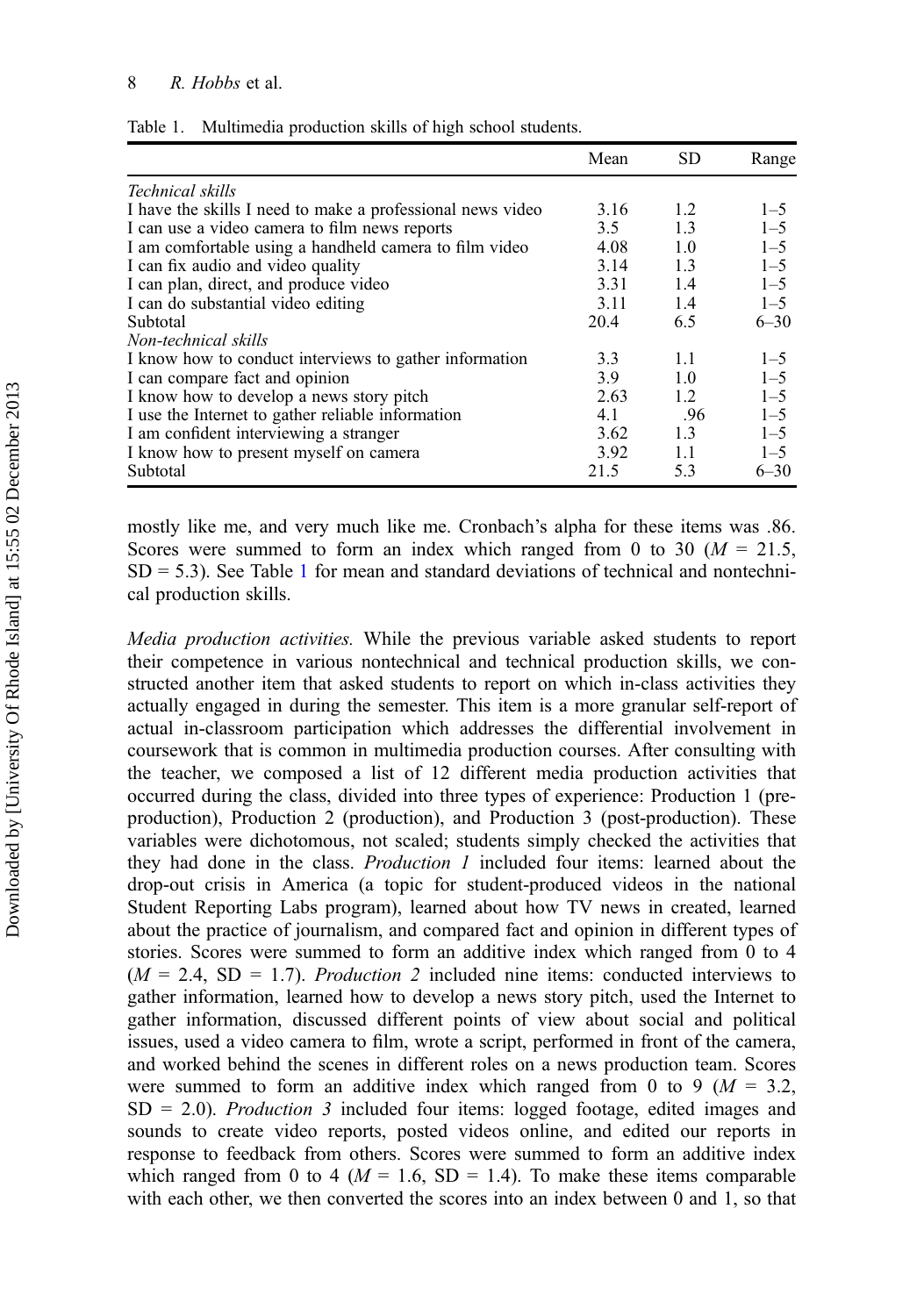|                                                                       | Percent $(\% )$ | N  |
|-----------------------------------------------------------------------|-----------------|----|
| Production 1                                                          | 40              | 85 |
| Learned about the drop-out crisis in America                          | 14              | 11 |
| Learned about how TV news is created                                  | 70              | 54 |
| Learned about the practice of journalism                              | 31              | 24 |
| Compared fact and opinion in different types of news articles         | 40              | 31 |
| <i>Production 2</i>                                                   | 52              | 85 |
| Conducted interviews to gather information                            | 47              | 36 |
| Learned how to develop a news story pitch                             | 35              | 27 |
| Used the Internet to gather information                               | 84              | 65 |
| Discussed different points of view about social and political issues  | 29              | 22 |
| Used a video camera to film                                           | 69              | 53 |
| Wrote a script                                                        | 83              | 64 |
| Performed in front of the camera                                      | 69              | 53 |
| Worked behind the scenes in different roles on a news production team | 48              | 37 |
| Production 3                                                          | 40              | 85 |
| Logged footage                                                        | 40              | 31 |
| Edited images and sounds to create video reports                      | 47              | 36 |
| Posted videos online                                                  | 60              | 46 |
| Edited our reports in response to feedback from others                | 33              | 25 |

Table 2. Students' self-reported multimedia in-class production experiences.

the scores represent a percentage of the total items for each subscale. See Table 2 for summary data of in-class production experiences.

Civic engagement. We defined civic engagement as intention to participate in individual acts of agency in relation to the public sphere. Respondents were asked to indicate their level of agreement using a five-point scale: strongly disagree, disagree, neutral, agree, and strongly agree. Items included: I would sign an online petition or write a comment on a website about an issue I care about; I will contact a newspaper, radio, or TV talk show to express my opinion about an issue I care about; I will write an opinion letter to a newspaper on an issue I care about; and I will blog about an issue I care about. Cronbach's alpha for these items was .83. Scores were summed to form an additive index which ranged from 4 to 20 ( $M = 12.6$ , SD = 3.6).

Media literacy. Media literacy included six items based on the core concepts and key principles of media literacy education, as identified by the National Association for Media Literacy Education [\(2007](#page-17-0)). Respondents were asked to indicate their level of agreement using a five-point scale: strongly disagree, disagree, neutral, agree, and strongly agree. Items included: people should understand how decisions are made about the news media that we watch, see and read; people should learn to recognize political bias in the news; people should understand how news organizations make money; when I watch a news story, I know that people may have different opinions about it than me; people interpret news reports based on their own life experience; and everyone interprets news stories based on what they already know and believe. Cronbach's alpha for these items was .86. Scores were summed to form an additive index which ranged from 5 to [3](#page-11-0)0 ( $M = 23.4$ , SD = 3.9). Table 3 displays the items, means, and standard deviations for the intention to participate in civic engagement and the media literacy attitude scale.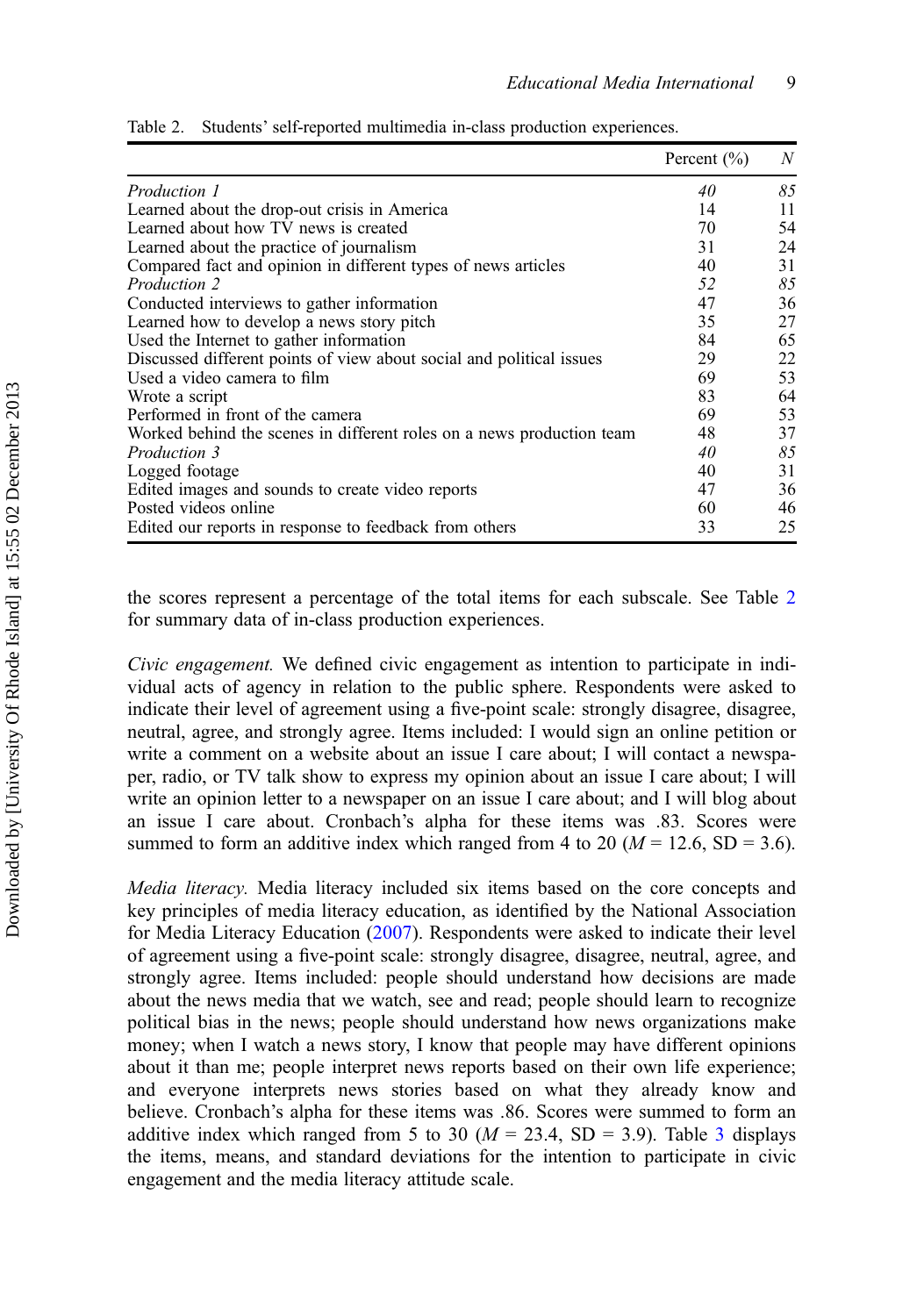<span id="page-11-0"></span>

|  | Table 3. Civic engagement and media literacy attitudes. |  |  |  |
|--|---------------------------------------------------------|--|--|--|
|--|---------------------------------------------------------|--|--|--|

|                                                                                                      | Mean     | SD.             | N  | Range    |
|------------------------------------------------------------------------------------------------------|----------|-----------------|----|----------|
| Civic engagement                                                                                     |          |                 |    |          |
| I would sign an online petition or write a comment on a<br>website about an issue I care about       | 3.5(1.1) | 1.1             | 79 | $1 - 5$  |
| I will contact a newspaper, radio, or TV talk show to express<br>my opinion on an issue              | 3.1      | $1.2^{\circ}$   | 78 | $1 - 5$  |
| I will write an opinion letter to a newspaper on an issue I<br>care about                            | 2.8      | 1.1             | 78 | $1 - 5$  |
| I will blog about an issue I care about                                                              | 3.2      | 1.1             | 79 | $1 - 5$  |
| Subtotal                                                                                             | 12.6     | 3.6             | 77 | $4 - 20$ |
| Media literacy                                                                                       |          |                 |    |          |
| People should understand how decisions are made about the<br>news media that we watch, see, and read | 1.95     | .9              | 85 | $1 - 5$  |
| People should learn to recognize political bias in the news                                          | 2.17     | $.9\phantom{0}$ | 85 | $1 - 5$  |
| People should understand how news organizations make<br>money                                        | 2.44     | .94             | 85 | $1 - 5$  |
| When I watch a news story, I know that people may have<br>different opinions about it than me        | 1.89     | .89             | 85 | $1 - 5$  |
| People interpret news reports based on their own life<br>experiences                                 | 2.05     | .78             | 85 | $1 - 5$  |
| Everyone interprets news stories based on what they already<br>know and believe                      | 2.1      | .84 85          |    | $1 - 5$  |
| Subtotal                                                                                             | 23.4     | 3.9             | 85 | $6 - 30$ |

Media attitudes. Because the scholarly literature on media literacy had indicated that media literacy education may increase cynicism, we also measured various dimensions of subjects' attitudes toward the news media. We included three subscales including (a) media cynicism, (b) perception of media self-interest, and (c) perception of positive intent and value of news. Respondents were asked to indicate their level of agreement using a five-point response scale: strongly disagree, disagree, neutral, agree, and strongly agree. Media cynicism included three items: I do not

Table 4. Media attitudes.

|                                                                  | Mean | SD.  | N  |
|------------------------------------------------------------------|------|------|----|
| Media cynicism                                                   |      |      |    |
| I don't really care about current events                         | 2.50 | 1.02 | 79 |
| News and current events do not really affect me                  | 2.26 | .97  | 79 |
| Journalism doesn't make a difference one way or the other        | 2.32 | .97  | 78 |
| Subtotal                                                         | 7.1  | 2.6  | 85 |
| Perception of media self-interest                                |      |      |    |
| Most news companies will say anything to make a profit           | 3.37 | 1.16 | 79 |
| The news media does not care about ordinary people               | 2.92 | 1.02 | 79 |
| Journalists will distort the truth in order to grow audiences    | 3.55 | 1.03 | 79 |
| Most news is just an advertisement for large corporations        | 2.93 | 1.01 | 79 |
| Subtotal                                                         | 12.8 | 3.3  | 79 |
| Perception of positive intent and value of news                  |      |      |    |
| News reporters try to cover issues that are important to society | 3.36 | 1.05 | 78 |
| Journalists usually make a substantial effort to be accurate     | 3.47 | .94  | 78 |
| News reports help people make decisions about society            | 3.50 | .92  | 79 |
| Subtotal                                                         | 10.3 | 2.3  | 85 |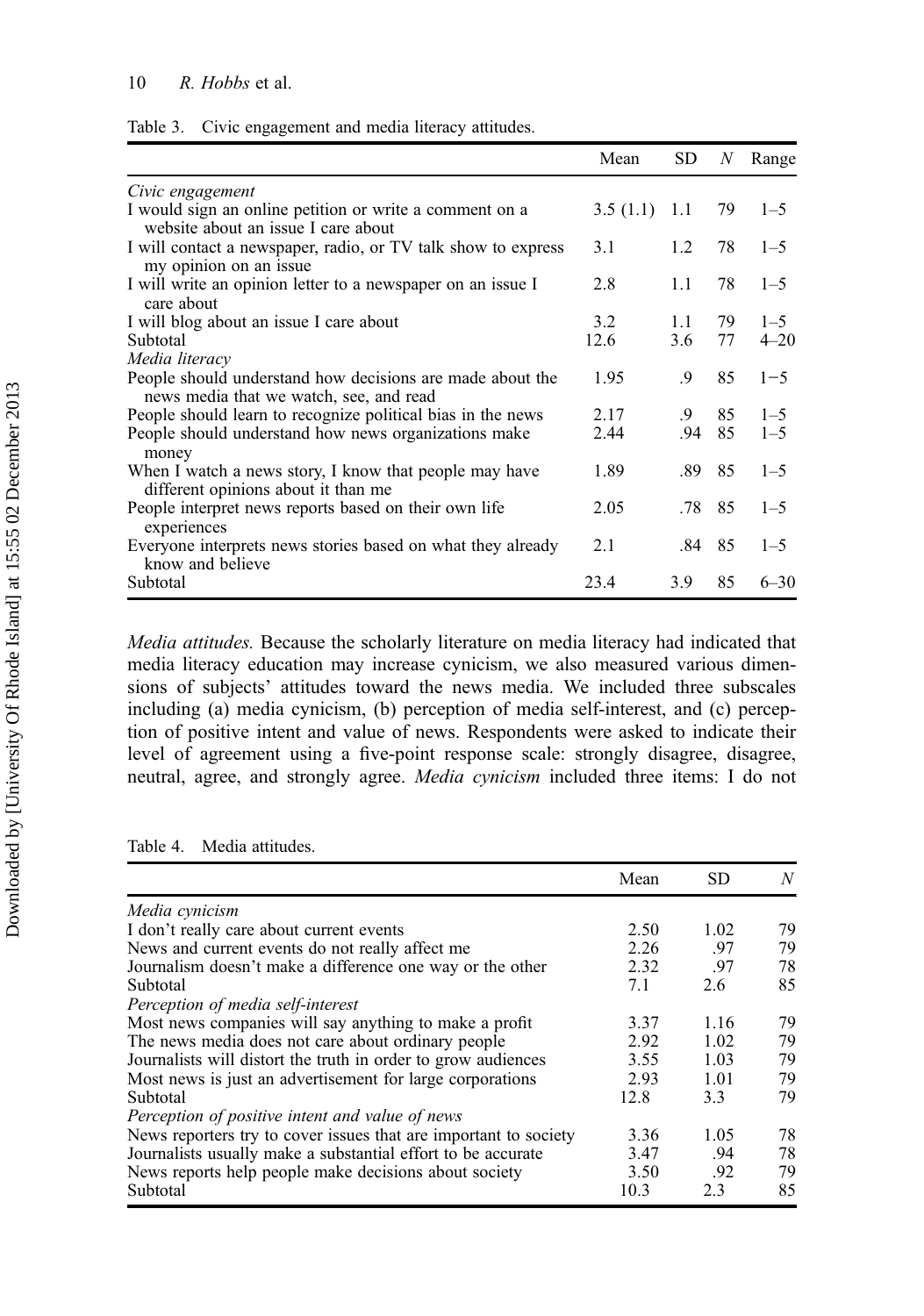really care about news or current events, news and current events do not really affect me, and journalism does not make a difference one way or the other. Cronbach's alpha for these items was .84. Scores were summed to form an index which ranged from 5 to 15 ( $M = 7.1$ , SD = 2.6). Perception of media self-interest included four items: most news companies will say anything to make a profit, the news media does not care about ordinary people, journalists will distort the truth in order to grow audiences, and most news is just an advertisement for large corporations. Cronbach's alpha for these items was .77. Scores were summed to form an index which ranged from 5 to 15 ( $M = 12.8$ , SD = 3.3). Perception of positive intent and value of news included three items: news reporters try to cover issues that are important to society, journalists usually make a substantial effort to be accurate, and news reports help people make decisions about their society. Cronbach's alpha for these items was .67. Scores were summed to form an index which ranged from 5 to 15 ( $M = 10.3$ ,  $SD = 2.3$ ). Table [4](#page-11-0) shows this data.

#### Results

This study explores the relationship between civic engagement and the various multimedia instructional practices used in a high school video production course with a single-school convenience sample and an ethnically diverse population of students. Our intent was to explore how in-school multimedia production experiences may contribute to the development of media literacy and civic engagement competencies. We analyzed the data in three stages: first, we compiled descriptive statistics, then we used factor analysis to determine the reliability and validity of construct variables, and then we performed a regression analysis to determine relationships between variables. Three major findings emerged.

#### Students self-report more nontechnical than technical skills

Our first research question asked student to assess their competence on range of skills and competencies associated with the video production process. Findings reveal that students in this sample reported more nontechnical production skills  $(M = 21.5, SD = 5.3)$  than technical skills  $(M = 20.4, SD = 6.5)$ . Comparison of means reveals this to be a statistically significant finding,  $t = 36.48$ , df = 81, p <.001. Students feel more competent with nontechnical skills like using the Internet to gather information ( $M = 4.10$ , SD = .96), comparing fact and opinion ( $M = 3.90$ ,  $SD = 1.0$ ), and presenting themselves on camera ( $M = 3.92$ ,  $SD = 1.1$ ). Students are less comfortable with the persuasive skill of developing a news story pitch  $(M = 2.63, SD = 1.2)$ . As shown on Table [1,](#page-9-0) students report relatively high levels of competence in self-reporting their ability to use a handheld camera  $(M = 4.08$ ,  $SD = 1.0$ ) and using a video camera to film news reports ( $M = 3.50$ ,  $SD = 1.3$ ).

## Students have different types of learning experiences with multimedia production even while enrolled in the same production classes

Because high school video production students work in collaborative groups, there are inevitably some differences between individuals in their choice of in-class activities. Some students may prefer some activities and dislike or avoid others. We asked students to report which *in-class media production activities* in which they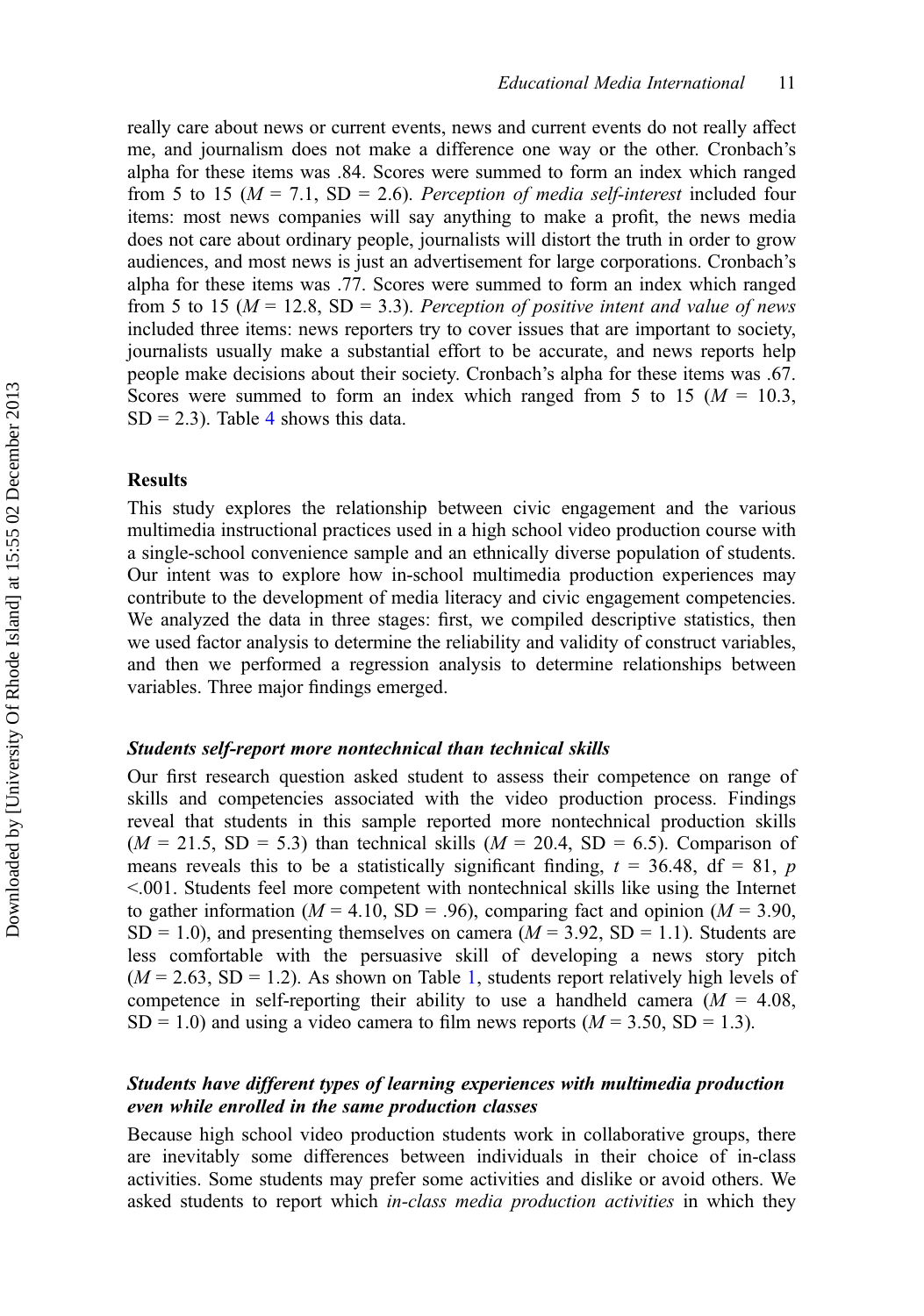had actually participated, checking activities from a list. We grouped these activities into three categories: Production 1 (pre-production) activities, Production 2 (production) activities, and Production 3 (post-production) activities. Students, on average, indicated that they engaged in fewer than half of the Production 1 (40%) and Production 3 (40%) activities which were listed. Students seemed to prefer production activities over pre-production or post-production activities, as they indicated that they engaged in about half (53%) of the Production 2 activities. Comparison of means revealed that these differences were statistically significant:  $t = 13.54$ , df = 83, p < .001.

Even though students were enrolled in the same multimedia production classes, they did not all have the same learning experiences. For example, the most common Production 1 activities were using the Internet to gather information (84%) and learning how TV news is created (70%). The least common Production 1 skills involved the exploration of contemporary social issues, including learning about the drop-out crisis (14%) and discussing different points of view about social and political issues (28%). The most common Production 2 activities were writing a script (83%), using a video camera to film (69%), and performing in front of the camera (69%). The least common Production 2 activity was learning how to develop a news story pitch (35%). In these particular classes, students may not have had the opportunity to understand social and political issues, and gain background knowledge through interactive discussion activities in order to relay the message to a target audience. For Production 3 experiences, posting videos online (59%) was most common. The least common activity was editing a report in response to feedback from others (32%). Such differences suggest that researchers must use highly granular assessments of the various kinds of multimedia production activities that students complete in order to examine the impact of these practices on learning outcomes.

# Students who are most engaged in production activities have the highest level of interest in media and journalism careers

In RQ 2, we asked whether active participation in video production courses is associated with pre-professional vocational interest in media careers. A correlational analysis revealed that, not surprisingly, students who have high levels of participation in the in-class production activities have high levels of interests in pursuing a career in journalism ( $r = .31$ ,  $p < .001$ ).

# Civic engagement is associated with positive attitudes about the news, media literacy competencies, and in-class pre-production experience

In RQ3, we conducted a stepwise regression analysis with civic engagement as the dependent variable and media literacy, in-class experience with pre-production, production, and post-production, media cynicism, perception of self-interest in news, positive value of the news, and a vocational interest in journalism as the independent variables.

Stepwise regression identified three variables which were statistically significant  $(F = 12.58, p < .001)$ , explaining approximately 35% of the variance of civic engagement ( $R = .598$ ,  $R_2 = .35$ , Adjusted  $R_2 = .33$ ). Civic engagement was predicted by (a) positive attitudes towards the news, (b) media literacy, and (c)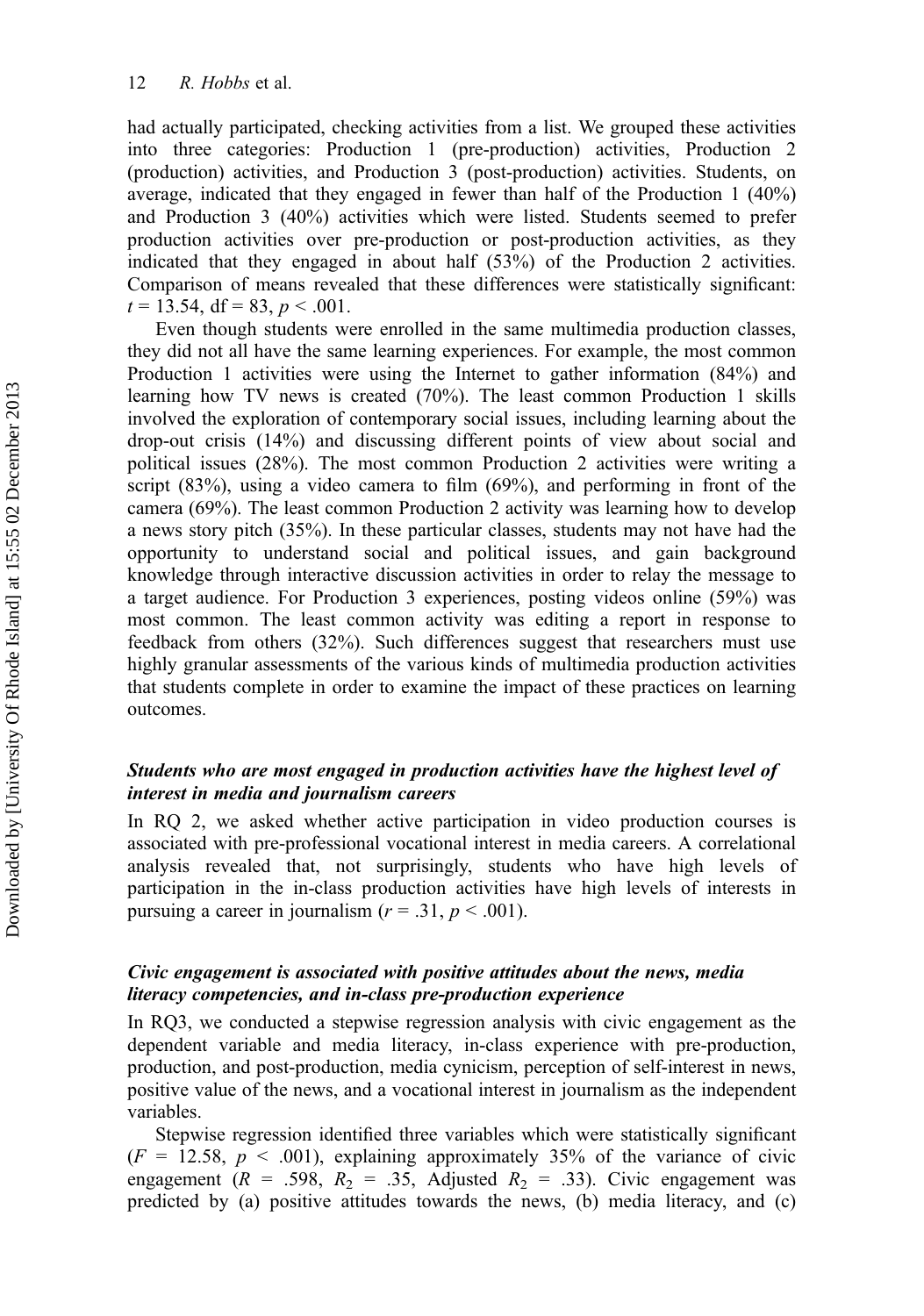|                     | Model 1 |      |      |      |
|---------------------|---------|------|------|------|
|                     |         | SЕ   |      | Sig  |
| Intercept           | $-4.17$ | 2.43 |      |      |
| Positive value news | .47     | .16  | .30  | .005 |
| Media literacy      | .25     | .08  | .30  | .004 |
| Pre-production      | 2.82    | 1.83 | 2.16 | .03  |

Table 5. Stepwise regression: predictors of civic engagement.

Notes:  $F = 12.58$ ,  $p < .001$ .

Excluded variables: production, post-production, vocational interest, media cynicism, and media self-interest.

in-class experience with pre-production activities, as shown on Table 5. Positive attitudes about the news received the strongest weight in the model, followed by media literacy and in-class experience with video production. Inspection of the structure coefficients suggests that positive attitudes towards news, media literacy, and in-class production experience are strong indicators of civic engagement.

#### **Discussion**

Civic engagement is inherently an act of optimism about human nature, social organization, and the future. This study found that the best predictor of civic engagement among adolescents enrolled in a video production class is a positive attitude about the news, followed by media literacy competencies, followed by in-class video production experience. The knowledge, skills, and competencies activated in a video production class are undoubtedly perceived by many students as highly relevant to active participation in an increasingly digitally-centric world. By connecting classroom and culture, students increase skills of leadership, intellectual curiosity, and collaboration.

Given the substantive contribution of pre-production activities to support civic engagement, it was disappointing to see that many students did not have substantial experience with pre-production in their media production classes. It is likely that, with a diverse group of young people, only a small group of students are active in pre-production activities that involve learning about how TV news is constructed, the practice of journalism, and researching and framing up social issues of relevance to the community. This fits with the literature which has found that students in video production courses acquire specialty expertise in certain skill sets (Reilly, [1994](#page-17-0)). Teachers of video production courses might consider providing more explicit instruction in pre-production to help students learn information gathering skills, the practice of broadcast journalism, and the nature of evaluating informational claims through comparison/contrast.

Evidence from this study shows that students with exposure to these types of in-classroom activities are more civically engaged than other students who may only experience in-classroom learning experiences in production activities such as handling the camera or performing in front of the camera. Pre-production in-classroom learning activities also seem to contribute more towards civic engagement than post-production activities such as video editing and sound mixing.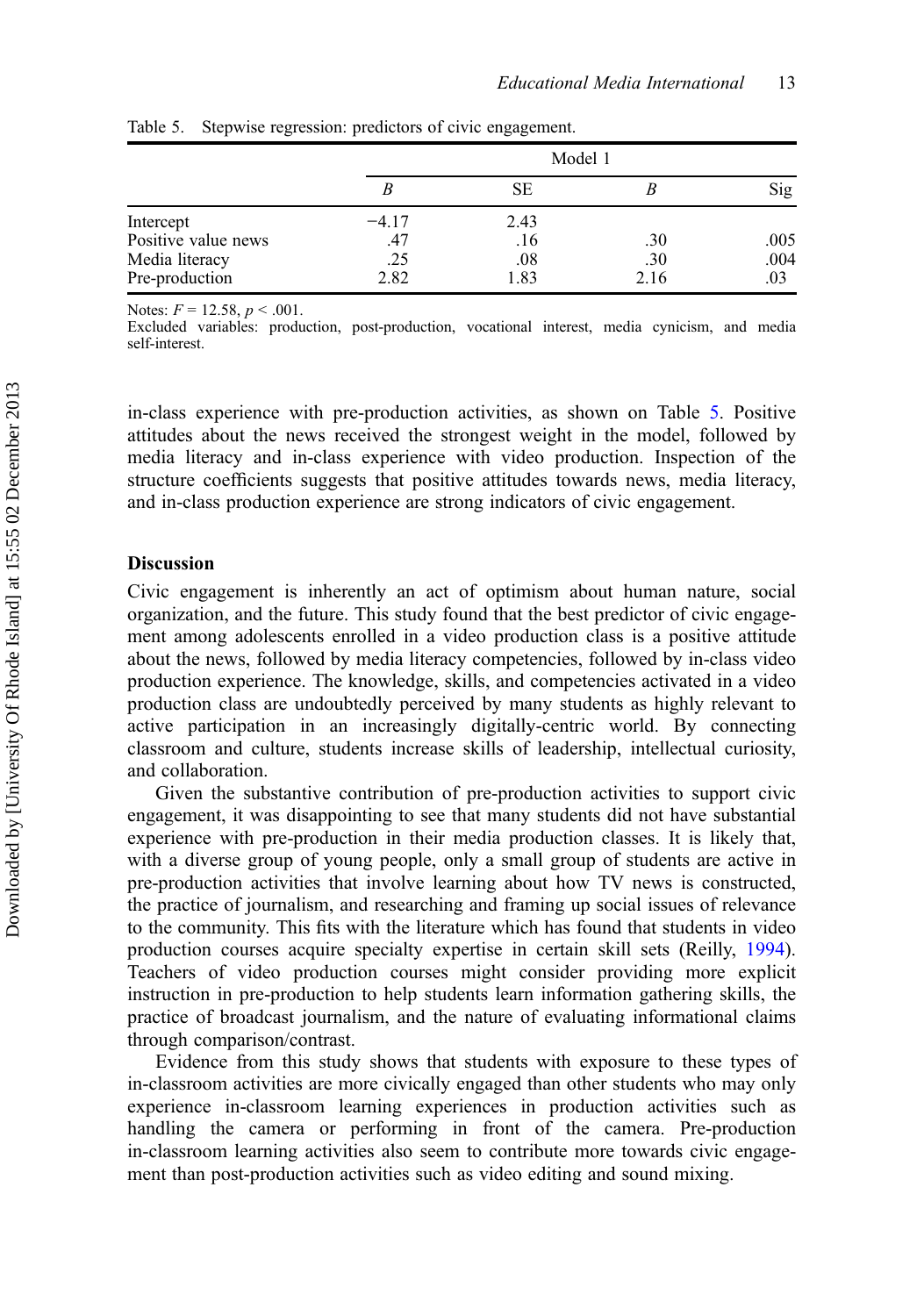Data from this study also help address concerns by Mihailidis ([2008\)](#page-16-0) and others who are troubled that the development of media literacy competencies may be associated with increased cynicism, alienation, and disengagement from the political process. This study found that the most media-literate students have more positive but nuanced perspectives on the role of journalism and society. For example, they recognize that news reporters try to cover issues that are important to society and make a substantial effort to be accurate. They recognize the value of information and are aware of how news helps people make decisions about their society. At the same time, they also understand the value of knowing how decisions are made about news media messages. They think it is important to recognize political bias in the news and understand how news organizations make money. And they are aware that when they watch a news story, other people may have different opinions about it.

Are these important conceptual understandings the result of getting plenty hands-on video production experience in a high school classroom? Or do students with these attitudes and beliefs find themselves attracted to participate in a large number of in-class video production activities? Our study found a robust correlation between active participation in video production experience, media literacy, positive attitudes about the news, and civic engagement. But this pilot study design did not permit us to address the chicken-or-egg question to determine causal influence; fortunately, our future work in program evaluation, which will use a pre-post design with a much larger sample of students and high school programs, should enable us to test this more directly.

One issue associated with students' self-reported in-classroom activity in a high school video production gives us pause and introduces a new research question for future scholars to consider. Given that this data were collected at the end of the semester, it is noteworthy that nearly one-third of the students indicated that they did not participate in in-class production activities. More research is needed to understand uneven participation in the context of high school video production coursework. Uneven levels of participation could negatively impact the ability to measure program effectiveness. It is possible that uneven participation in video production courses reflect administrative and enrollment strategies within individual high schools. For example, in some schools, guidance counselors place low-performing students who are the verge of dropping out in video production courses. Student absences, failure to participate, and behavioral issues may explain some of these results.

Another caution about research designed to measure the impact of high school video production classes is raised by this pilot study. Because students generally select video production courses as electives in high school, it has been difficult to conduct evaluation research that demonstrates the program effectiveness in naturalistic high school environments because of nonrandom assignment to classes and the problem of selection bias. For example, the Newspaper Association of American Foundation [\(2008](#page-17-0)) conducted research to show that student journalists earn better high school grades, perform at higher levels on college entrance exams, and receive higher grades in college writing and grammar courses than students who lack that experience. But it is likely that students choose to enroll in these programs are different than those who choose not to enroll.

Another avenue to consider in future research is students' news consumption patterns. In addition to media literacy competencies and in-class video production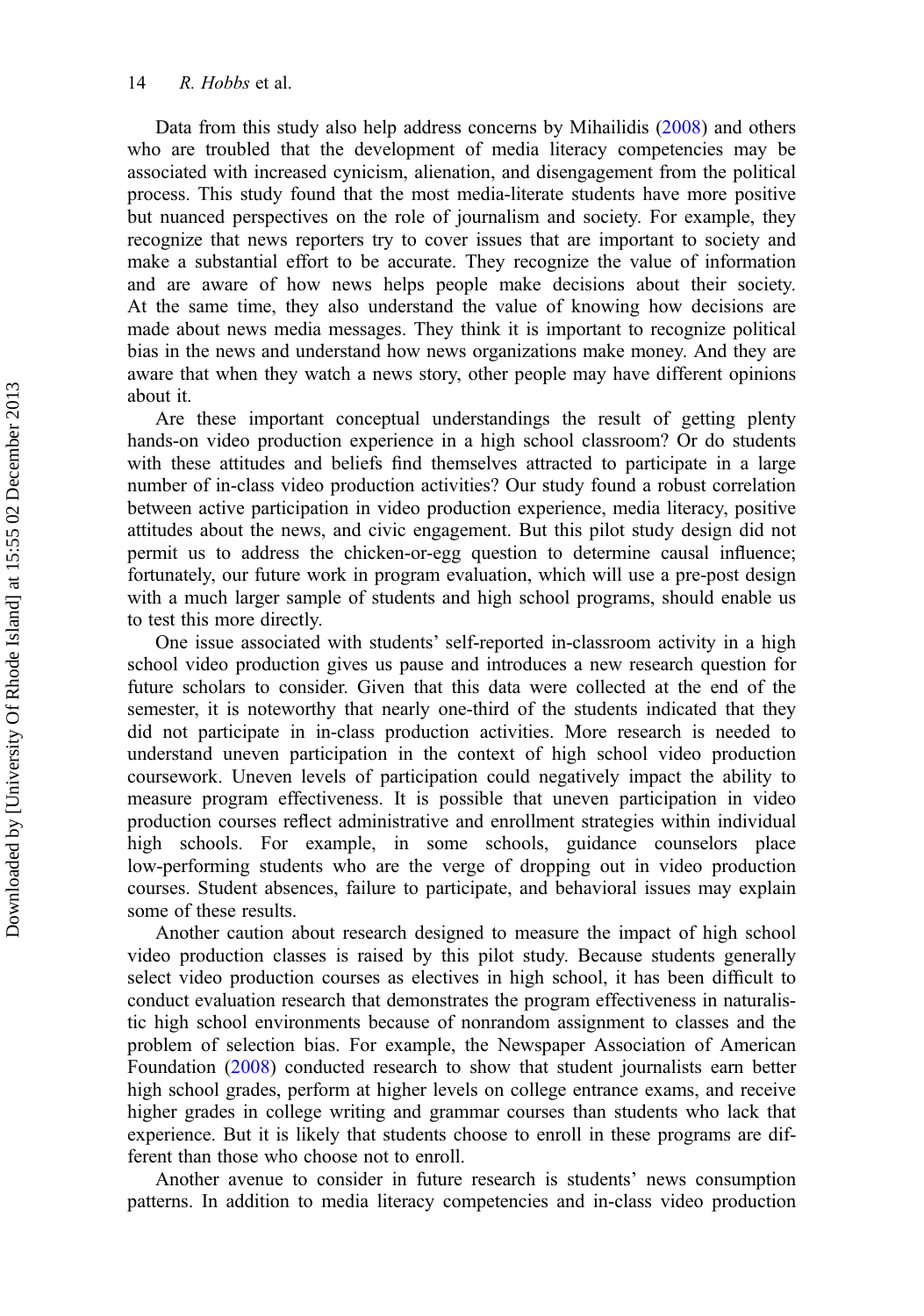<span id="page-16-0"></span>experience, the most civically-engaged adolescents in this study demonstrated a positive attitude about the news. Our future research will closely examine student news consumption in addition to attitudes and classroom experience. To build robust levels of community engagement in young people, it is likely that use of news media must be paired with programs that activate students' understanding of the constructed nature of media messages as well as programs and experiences that demonstrate the positive values of news media on individuals and society.

#### References

- Arke, E. T., & Primack, B. (2009). Quantifying media literacy: Development, reliability, and validity of a new measure. Educational Media International, 46, 53–65.
- Bachman, J. G., Johnston, L. D., & O'Malley, P. M. (2008). Monitoring the future: Questionnaire responses from the nation's high school seniors, 2006. Ann Arbor, MI: Institute for Social Research.
- Banks, J. A. (2001). Citizenship education and diversity: Implications for teacher education. Journal of Teacher Education, 52, 5–16. doi[:10.1177/0022487101052001002](http://10.1177/0022487101052001002)
- Bennett, L., Wells, C., & Freelon, D. (2011). Communicating civic engagement: Contrasting models of citizenship in the youth web sphere. Journal of Communication, 61, 835–856. doi[:10.1111/j.1460-2466.2011.01588.x](http://10.1111/j.1460-2466.2011.01588.x)
- 21st Century Information Fluency. (2012). Common core state standards mapped to the information fluency model. Retrieved June 30, 2013, from [https://21cif.com/resources/difcore/](http://https://21cif.com/resources/difcore/ccss-dif.html) [ccss-dif.html](http://https://21cif.com/resources/difcore/ccss-dif.html)
- Clayton, K. (2012). Thurston high school media program. Retrieved from [https://](http://https://www.facebook.com/groups/502830399745312/) [www.facebook.com/groups/502830399745312/](http://https://www.facebook.com/groups/502830399745312/)
- Flanagan, C. A., Syversten, A. K., & Stout, M. D. (2007). Civic measurement models: Tapping adolescents' civic engagement. CIRCLE working papers. Retrieved from [www.civicyouth.org/PopUps/WorkingPapers/WP55Flannagan.pdf](http://www.civicyouth.org/PopUps/WorkingPapers/WP55Flannagan.pdf)
- Goble, D. (2012). Don Goble, broadcast technology and film. Ladue High School. Retrieved from [http://www.ladue.k12.mo.us/lhwhs/teacher\\_websites/dgoble/don\\_iweb/Site/Home.html](http://www.ladue.k12.mo.us/lhwhs/teacher_websites/dgoble/don_iweb/Site/Home.html)
- Hallam, M. (2010). WUJW still going strong after  $4\overline{0}$  year. Urban Pioneer. Retrieved from [http://](http://2010urbanpioneer.columbiamissourian.com/2010/07/mujw-still-going-strong-after-40-years-of-scholastic-journalism/) [2010urbanpioneer.columbiamissourian.com/2010/07/mujw-still-going-strong-after-40-years](http://2010urbanpioneer.columbiamissourian.com/2010/07/mujw-still-going-strong-after-40-years-of-scholastic-journalism/)[of-scholastic-journalism/](http://2010urbanpioneer.columbiamissourian.com/2010/07/mujw-still-going-strong-after-40-years-of-scholastic-journalism/)
- Hobbs, R. (2011). Digital and media literacy: Connecting classroom and culture. Thousand Oaks, CA: Corwin/Sage.
- Hocutt, M., Stanford, R., Wright, V., & Raines, M. (2001). How students learn new technologies. Electronic Journal for the Integration of New Technology in Education 1. Retrieved from <http://ejite.isu.edu/Volume1No2/Hocutt.htm>
- Hull, G., & James, M. (2007). Geographies of hope: A study of urban landscapes and a university-community collaborative. In P. O'Neill (Ed.), *Blurring boundaries: Developing* writers, researchers, and teachers: A tribute to William L. Smith (pp. 250-289). Cresskill, NJ: Hampton Press.
- Ito, M., & Salen, K. (2012). The essence of connecte learning environments. Connected Learning. Retrieved from [http://connectedlearning.tv/mimi-ito-katie-salen-essence-connected](http://connectedlearning.tv/mimi-ito-katie-salen-essence-connected-learning-environments)[learning-environments](http://connectedlearning.tv/mimi-ito-katie-salen-essence-connected-learning-environments)
- Kahne, J., Feezel, J. T., & Lee, N. (2011). Digital media literacy education and online civic and political participation. DML Central Working Papers, Youth & Participatory Politics. Retrieved from <http://dmlcentral.net/resources/4429>
- Martens, H., & Hobbs, R. (in press). How media literacy supports engagement in a digital age. Atlantic Journal of Communication.
- Masterman, L. (1985). Teaching the media. London: Polity Press.
- Mihailidis, P. (2008). Beyond cynicism: How media literacy can make students more engaged citizens (Doctoral dissertation). Retrieved from [www.drum.lib.umd.edu/bitstream/1903/](http://www.drum.lib.umd.edu/bitstream/1903/8301/1/umi-umd-5277.pdf) [8301/1/umi-umd-5277.pdf](http://www.drum.lib.umd.edu/bitstream/1903/8301/1/umi-umd-5277.pdf)
- Miller, S. M. (2010). Reframing multimodal composing for student learning: Lessons on purpose from the Buffalo DV project. Contemporary Issues in Technology and Teacher Education, 10. Retrieved from <http://www.citejournal.org/vol10/iss2/maintoc.cfm>